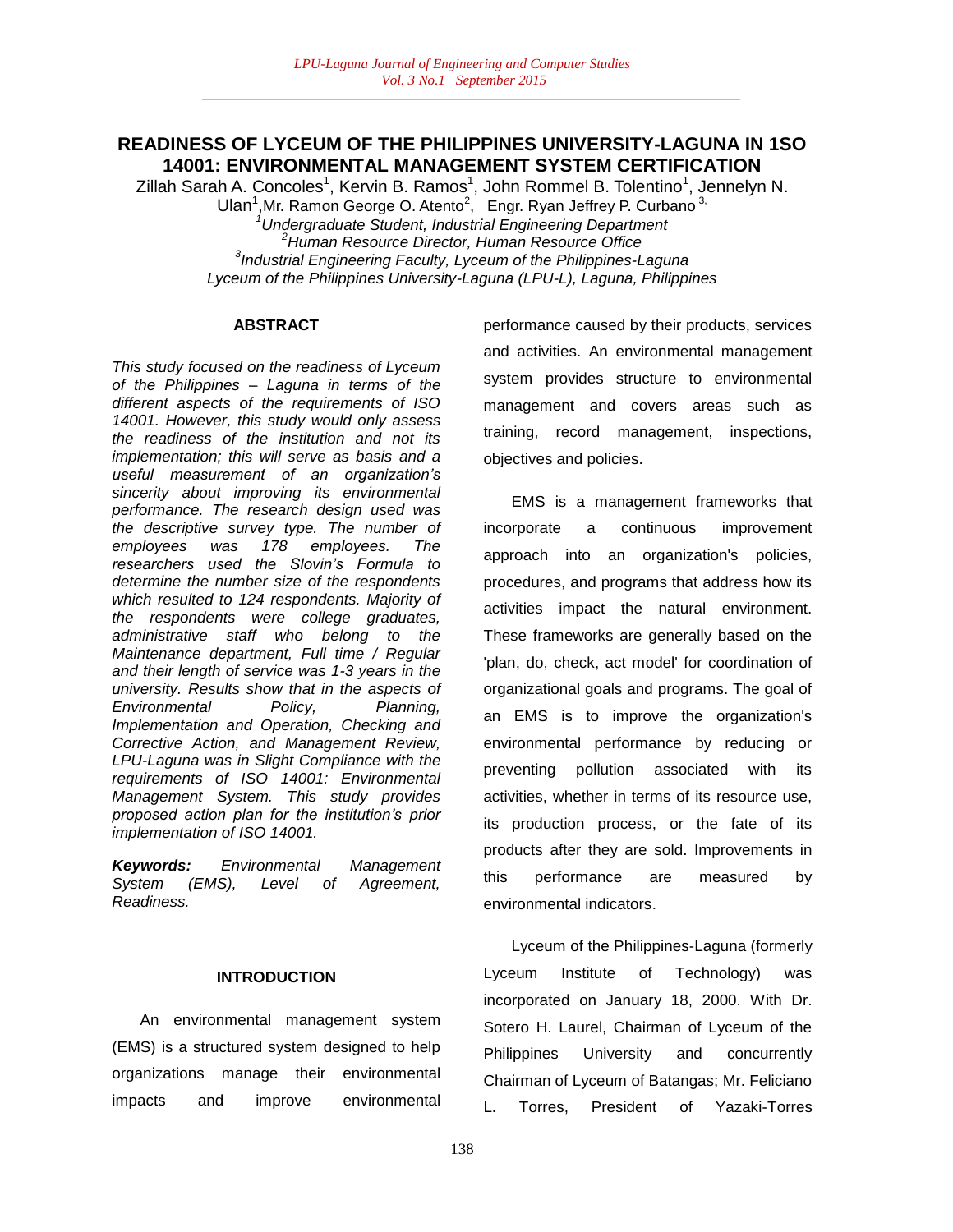Manufacturing, Inc,; Atty. Roberto P. Laurel, President of Lyceum of the Philippines University; Mrs. Sarah Laurel-Lopez, Vice President/Treasurer of the Lyceum of the Philippines University; Mr. Peter P. Laurel, President of Lyceum of Batangas as incorporators, plans for LPL began to unfold. As ISO 9001 certified the institution is looking forward to improve the services that was provided to all the students by considering the other standards like ISO 14001 to improve not only the image of the institution but also the employees" behavior towards the environment.

According to ISO 14001 EMS handbook, a guide line for the time interval between reviews is 3 to 6 months in the early stage so implementation followed by annual reviews once the system becomes more mature. In reality, the time intervals should be determined by events.

This research is aligned with the requirements of ISO 14001: Environmental Management System, in order for an organization to be certified. The researchers undertook this study not by the commission of the institution but with the researchers' own initiative to help the institution to determine the level of readiness of Lyceum of the Philippines-Laguna in the different aspect of the requirements of EMS. This study will provide proposed action plan for the institution"s prior implementation of ISO 14001.

#### *Statement of the Problem*

The researchers analyzed the readiness of Lyceum of the Philippines – Laguna in ISO

14001; Environmental Management System.

Specifically, the study attempted to answer the readiness of Lyceum of the Philippines-Laguna in different aspect by answering the following questions:

- 1. What is the demographic profile of the respondents in terms of:
	- 1.1.Educational Attainment; 1.2.Position in the Organization; 1.3. Department; 1.4.Type of Employment; and, 1.5. Length of Service.
- 2. How do the respondents rate the level of agreement in terms of the requirements of Environmental Management System:

2.1.Environmental Policy; 2.2.Planning; 2.3. Implementation and Operation; 2.4. Checking and Corrective actions; and, 2.5. Management Review

3. What are the action plans that can be recommended to the institution"s prior implementation of ISO 14001: Environmental Management System?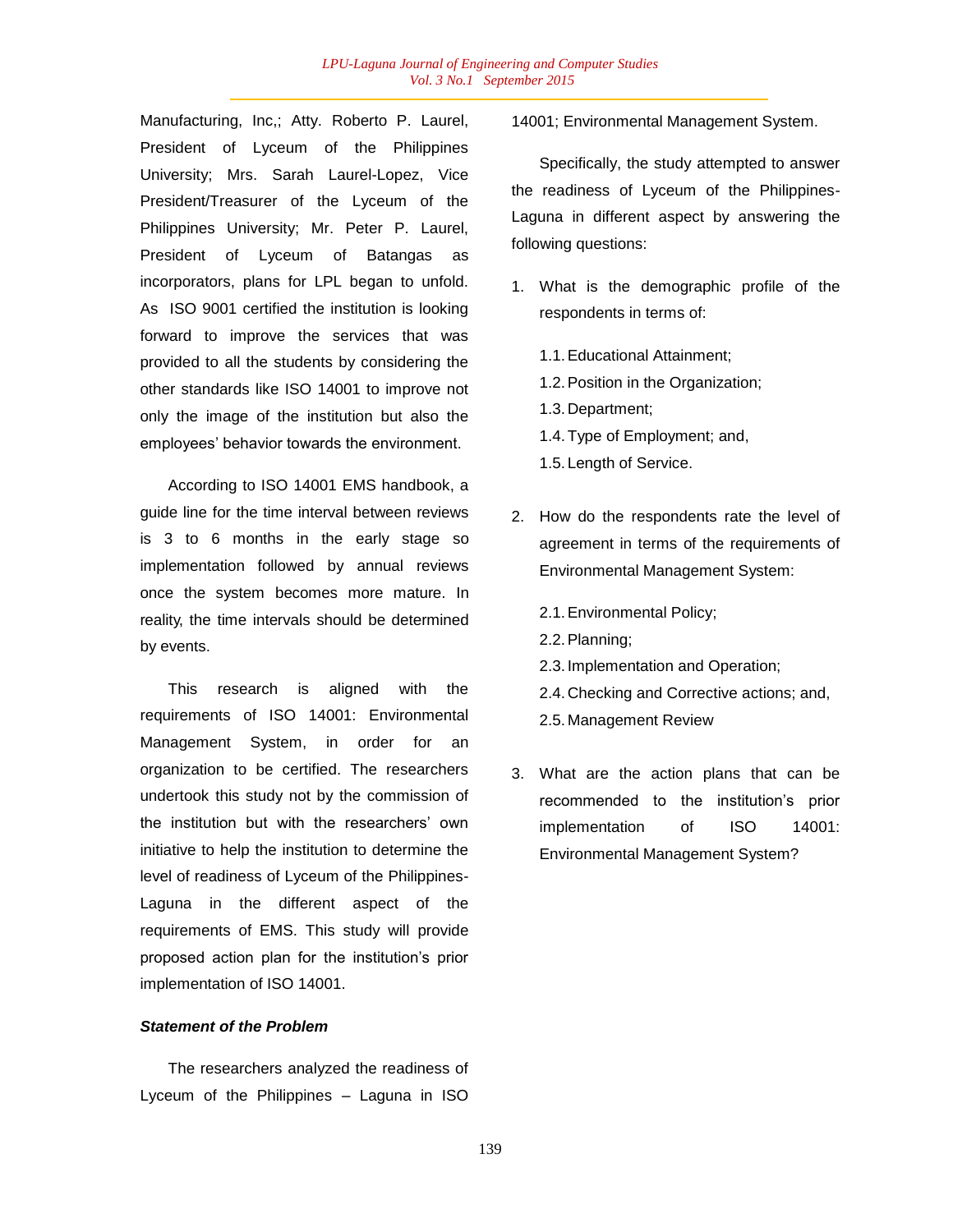## **METHODOLOGY**





Figure above shows the EMS framework was adapted from the ISO 14001 Environmental Management Systems handbook. It encompasses several basic elements that were taken together to create a continuous cycle approach to managing day-today operations. The most common framework for an EMS was based upon the International Organization for Standardization (ISO) 14001 Standard, which allows an organization the option to be audited by a third-party and registered as compliant.

Environmental Policy, the intention of this requirement is to make the organization"s environmental policy available to the public. The policy was intended to be the main "driver" of the environmental management system and all other elements of the system would follow on naturally from it. The environmental policy should also be reviewed by top management. This was to ensure that the ultimate responsibility for and commitment to an EMS belongs to the highest level of management within the organization.

Under planning, there are four sub-clauses such as: (1) Environmental Aspects, the intent behind this sub-clause was to ensure that an organization had the capability and mechanisms to identify continually any environmental aspects it had, and then to attach a level of significance to those aspects in a structured and logical way. (2) Legal and other environmental requirements, this sub-clause requirement was included in the Standard because it was recognized by the authors of ISO14001 that an organization could fall down on its environmental performance if it did not possess sufficient knowledge of applicable environment allows, or codes of practice, within its industry sector. These codes of practice are the "other environmental requirements'.(3) Objectives and targets, although the organizations have an environmental policy and have identified those aspects of its business which have a significant environmental impact. It needs to translate such findings into clear achievable objectives, measured by specific targets. (4) Environmental Management Program, the sub-clause goes on to say that programs are to be established and maintained; the purpose being to ensure that the organization has allocated responsibilities and resources and set time-scales for ensuring that the activities described in the preceding sub-clauses will happen as planned. To allow such a program to be monitored, it therefore makes sense for the organization to document and make visible and available, such a plan or program to all involved employees.

Implementation, this is the longest section in the Standard, has no less than seven subclauses. These sub-clauses are: (1) Structure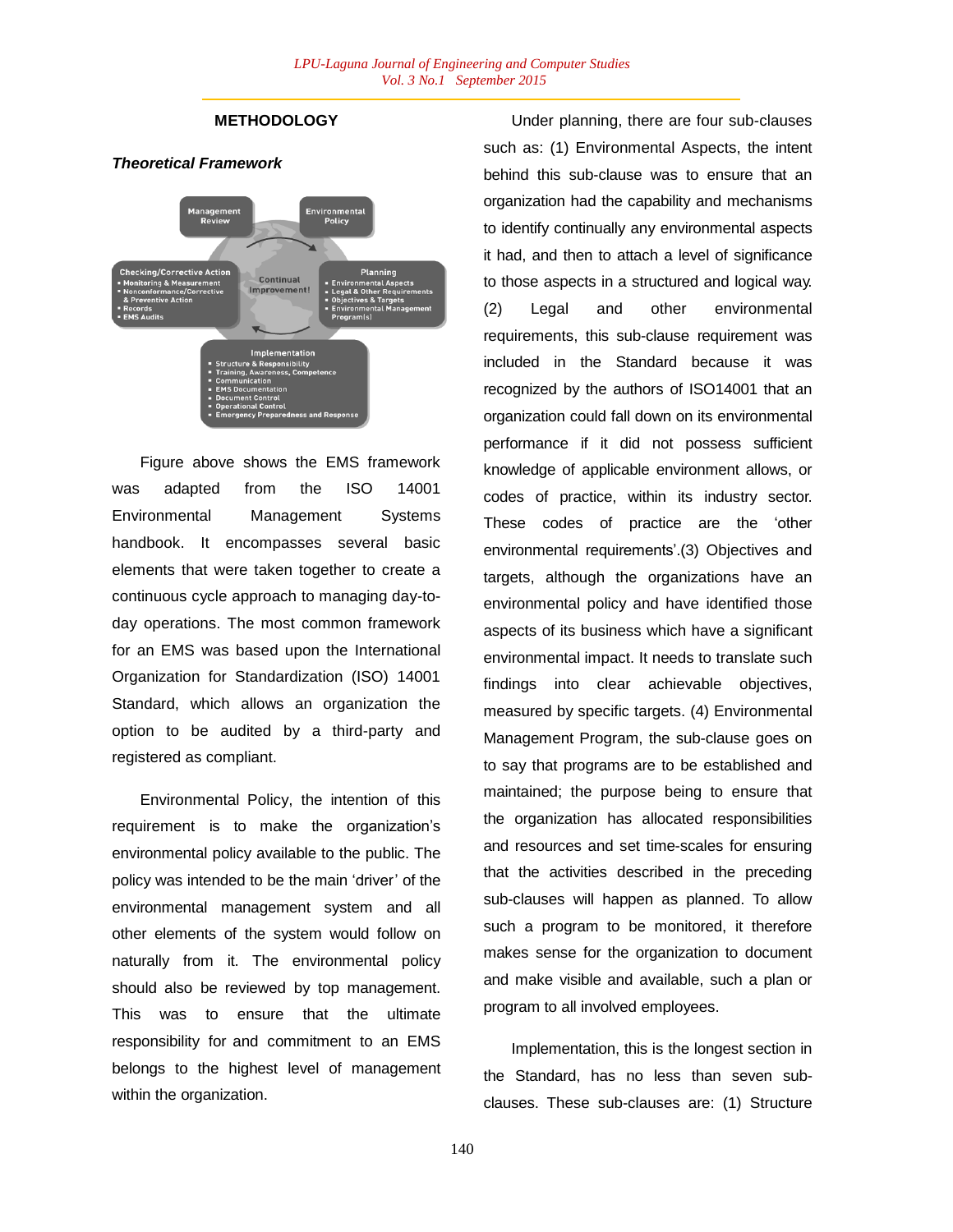and Responsibility: This sub-clause was included to ensure that personnel are assigned specific responsibilities for apart, or parts, of the EMS and have a very clear-cut reporting structure (with no ambiguities). (2) Competence, Training and Awareness: this sub-clause was designed to enable an organization not only to identify training needs, as appropriate, but also to measure the success of that training. All individuals need some form of training to enable them to perform a new task. In the context of ISO1400, awareness was the product (or end result) of any training given. This enhanced knowledge should enable them to make more informed decisions when dealing with environmentally related issues. (3) Communication: it was believed by the authors of the Standard that means of communication: both internally and externally, are extremely important and that, if not formally addressed, may have negative effects on the success of the EMS. (4) EMS Documentation: for a system to beaudited, there must be a minimum level of documentation (consistent with the requirements of the Standard). (5) Document Control: the purpose of document control in any management system was to ensure that when an employee follows a procedure, that procedure is the most up-to-date one available, and that an out-of-date procedure cannot be followed accidentally. (6) Operational Control: the purpose of operational control was to ensure that those environmental aspects that are deemed to be significant are controlled in such a way that the objectives and targets have a fair chance of being achieved. Thus, operational controls will tend to be prescriptive, and

141

depending on the nature of the process or operation they refer to, could be detailed work instructions or process flow diagrams or charts. Such controls generally address the day-to-day operations of the organization. (7) Emergency Preparedness and Response: the intent behind this sub-clause was that an organization must have in place all plans on how to react in an emergency situation. Waiting until an emergency occurs and then formulating a plan was plainly not a good idea. The emergency plans or procedures may not work in practice, and this failure may lead to an environmental incident.

Under checking/corrective action, there four sub-clauses such as; (1) Monitoring and Measurement: Monitoring, in the sense of ISO14001, means that the organization should check, review, inspect and observe its planned activities to ensure that they are occurring as intended. Measurement was required to show absolute amounts of waste being produced, or recycled; percentage improvements in energy reduction; readings of pH meters to ensure compliance with legislation and so on. (2) Nonconformity, Corrective and Preventive Actions: Non-conformances are the failure to meet targets, it must be recognized and acted upon. The root cause should be investigated and controls put in place to make sure the nonconformances do not happen again. (3) Records: the purpose of this clause was to ensure that the organization keeps records of its activities. (4) EMS Audit: The concept of self-policing was recognized as an improvement mechanism by organizations with any form of management system. The audits should be carried out not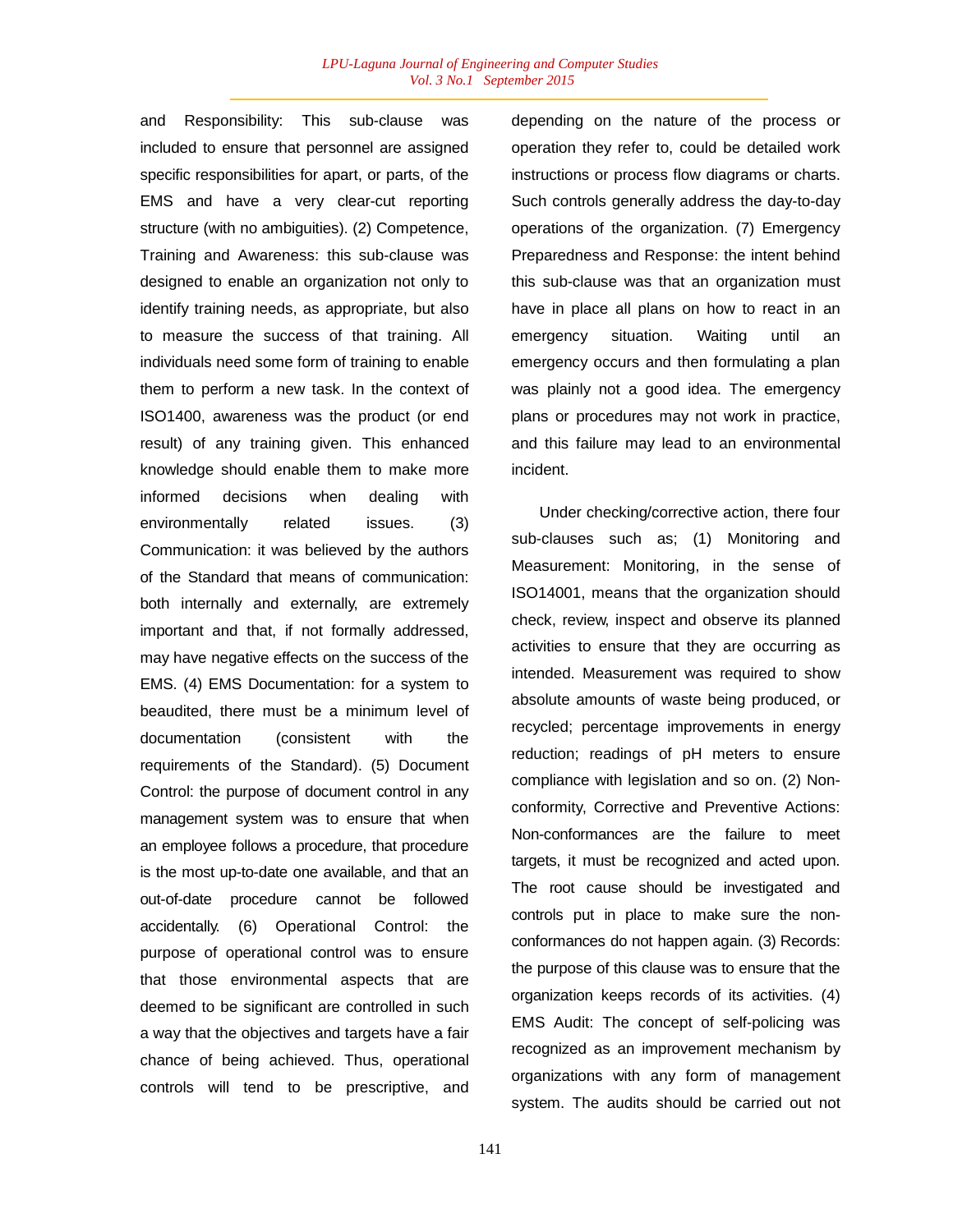only by checking compliance of the organization to the requirements of ISO14001, but also by checking compliance to the organization"s own procedures.

Management Review: the purpose of this clause was to consider, in a structured and measured way, all of the preceding steps that have been taken by the organization, and to ask fundamental questions such as: was the organization doing and achieving what has been stated in the environmental policy? Are objectives and targets set for environmental performance achieved? , If objectives and targets are not achieved, why not? , Are appropriate corrective actions taking place? These questions, and more, should be asked by top management. The ideal vehicle for such an inward-looking review is a formalized management review with an itemized agenda, minutes being taken, and a reports being issued to all interested parties. Management commitment was usually exhibited if indeed such reviews are attended by the senior management– site directors and the like who are, in the Standard"s terminology, "top" management.

EMS is a cycle of continual improvement to bring the many environmental issues of concern expressed by stakeholders into day-today operations and development of long term work plans and program. It also improves the understanding amongst an organization"s personnel of where operations interact with the natural environment and the role that various groups play.

## *Conceptual Framework*



The figure above shows the research paradigm that involves the beginning up to the end process of assessing the readiness of Lyceum of the Philippines-Laguna in ISO 14001: Environmental Management System.

The input consists of the demographic profile of respondents which includes the educational attainment, position in the organization, department where the respondents belong, type of employment and the length of service and the respondent"s level of agreement in terms of the requirements of ISO 14001: Environmental Management System.

The process comprises the distribution of the questionnaires to the respondents. As for the retrieval of the questionnaire, the researchers gave the respondents two to three days to complete the questionnaire. After the retrieval, the researchers can start the tabulation of the result and analysis of the data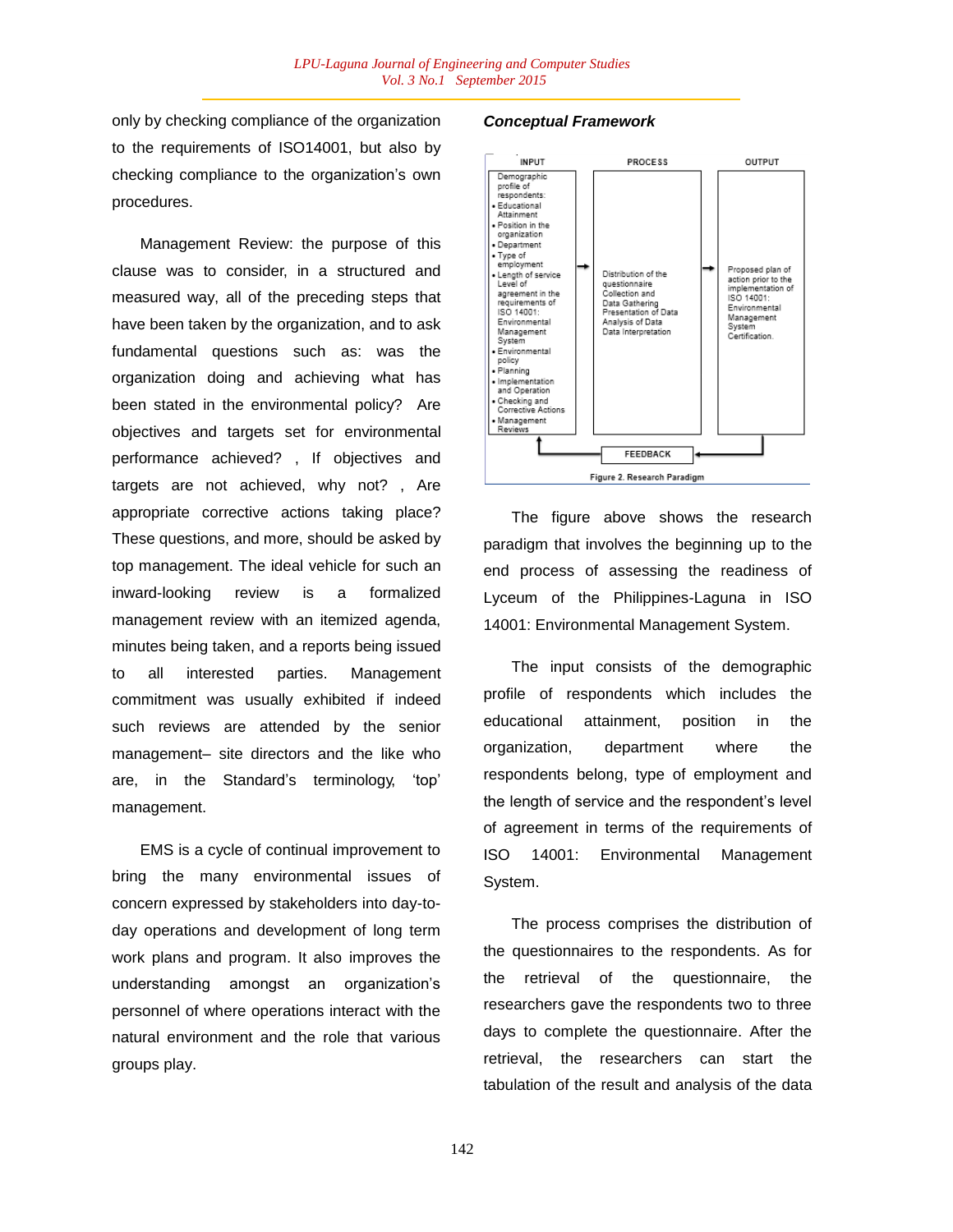by the use of statistical treatment and by that the researchers can interpret the data.

The output would be a proposed plan of action for the institution"s prior to the implementation of ISO 14001.

#### *Research Methodology*

The researchers used a descriptive survey type of research as the principal instrument for data gathering, to determine the level of agreement in the requirements of Environmental Management System on the requirements of ISO 14001 such as; Environmental Policy, Planning, Implementation and Operation, Checking and Corrective Action, Management review.

This ISO 14001 EMS checklist was adapted from a complete ISO-14001 gap analysis questionnaire that can be easily customized to organization-specific requirements. Gap analysis report was automatically generated highlighting areas organization needs to focus on to successfully establish a complete EMS. This research presented the data gathered by the use of graphs and charts that will serve as a way of understanding the data to come up with the analysis and conclusion of the study.

#### *Sample Size*

In order to determine the number size (n) of the respondents, the researchers used the Slovin"s Formula. The researchers determined the number of respondents per department. A total of 124 respondents.

## *Sampling Design and Technique*

The researchers used stratified random sampling in which the employees of Lyceum of the Philippines-Laguna are the respondents. Stratified random sampling is a method of sampling that involves the division of a population into smaller groups. The strata were based on the number of employees per offices and department. Stratified sampling can provide greater precision than a simple random sampling in terms of the same size.

#### *The Subject*

The study focused on the agreement of Lyceum of the Philippines - Laguna in terms of requirements of ISO 14001; Environmental Management System to enable the institution to have a basis before considering the implementation of ISO 14001.

The respondents of this study would be the 124 personnel of the Lyceum of the Philippines – Laguna because they are the ones who know the different policy that the institution is implementing and they are the ones who will be affected ones the institution decided to implement EMS.

#### *Research Instrument*

The research instrument used by the researchers was adapted from the ISO 14001 EMS Checklist.

The questionnaire consists of two parts. Part I aimed to gather information on the respondent"s personal data as his/her name, educational attainment if he/she was a High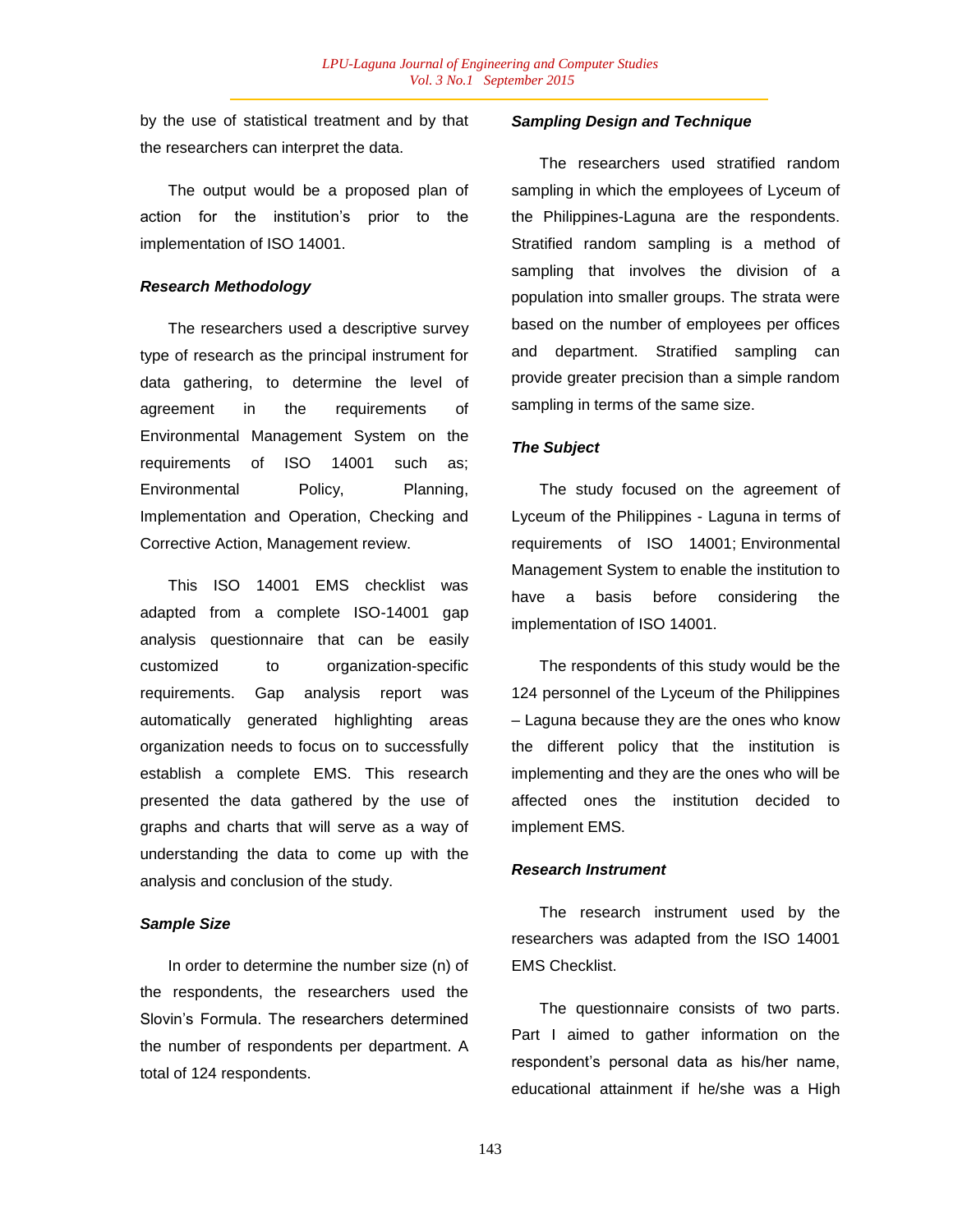School Graduate, a College Graduate, Masteral or Doctoral degree. Position in the organization was also needed if he/she belongs to the top management, middle or low management level. For the faculty, the college that his/her belongs was also needed. The type of employment was also asked, if he/she was a part-time or fulltime employee of the Institution and also the length of service was also asked.

Part II composed of 30 questions which are all based on the requirements of the ISO 14001. The 30 questions are subdivided into different aspect such as Environmental Policy, Planning, Implementation and Operation, Checking and Corrective Actions and the Management Review.

The questions can be answered by the level of agreement using the scale which is as follow:

| Ra<br>te | <b>Scale</b>  | Verbal<br>Interpret<br>ation | Interpretatio<br>n of the<br>Result |  |
|----------|---------------|------------------------------|-------------------------------------|--|
| 4        | $3.50 - 4.00$ | Strongly                     | Compliance                          |  |
|          |               | Agree                        |                                     |  |
| 3        | $2.50 -$      |                              | Slight                              |  |
|          | 3.49          | Agree                        | Compliance                          |  |
| 2        | $1.50 -$      |                              | Less                                |  |
|          | 2.49          | <b>Disagree</b>              | Compliance                          |  |
|          | $1.00 -$      | Strongly                     | Non-                                |  |
| 1        | 1.49          | <b>Disagree</b>              | compliance                          |  |

#### **Table.Rating Scale and Interpretation.**

### *Validation of Research Instrument*

The survey questionnaire to be used was a set of ISO standard questions based in the checklist of Environmental Management System. Hence, the questionnaire can be considered already as a validated instrument.

For permission, the researchers asked Dr. Oscar Bautista, the Administrator of Lyceum of the Philippines-Laguna and presented the said survey questionnaires to Dr. MerlitaMedallon, the director of the research office in Lyceum of the Philippines – Laguna wherein the research was conducted. The researchers also asked the permission of Mr. George Atento, the director of Human Resources Department for the distribution of the survey questionnaires to the employees of the institution.

#### *Data Gathering Procedure*

The researchers asked an approval to the school administrators for the distribution of the survey questionnaire. The survey was created using suitable questions modified from the checklist of ISO 14001. The survey was comprised of 30 questions, which were related to the participant"s perception regarding in the readiness of Lyceum of the Philippines Laguna in ISO 14001: Environmental Management System.

Respondents gave time to respond and then the researchers collected the survey questionnaires the next day. There were no incentives offered for participating in the research.

#### *Data Processing Method*

The data gathered were tabulated and graphed for further analysis dependent on their functional specifications.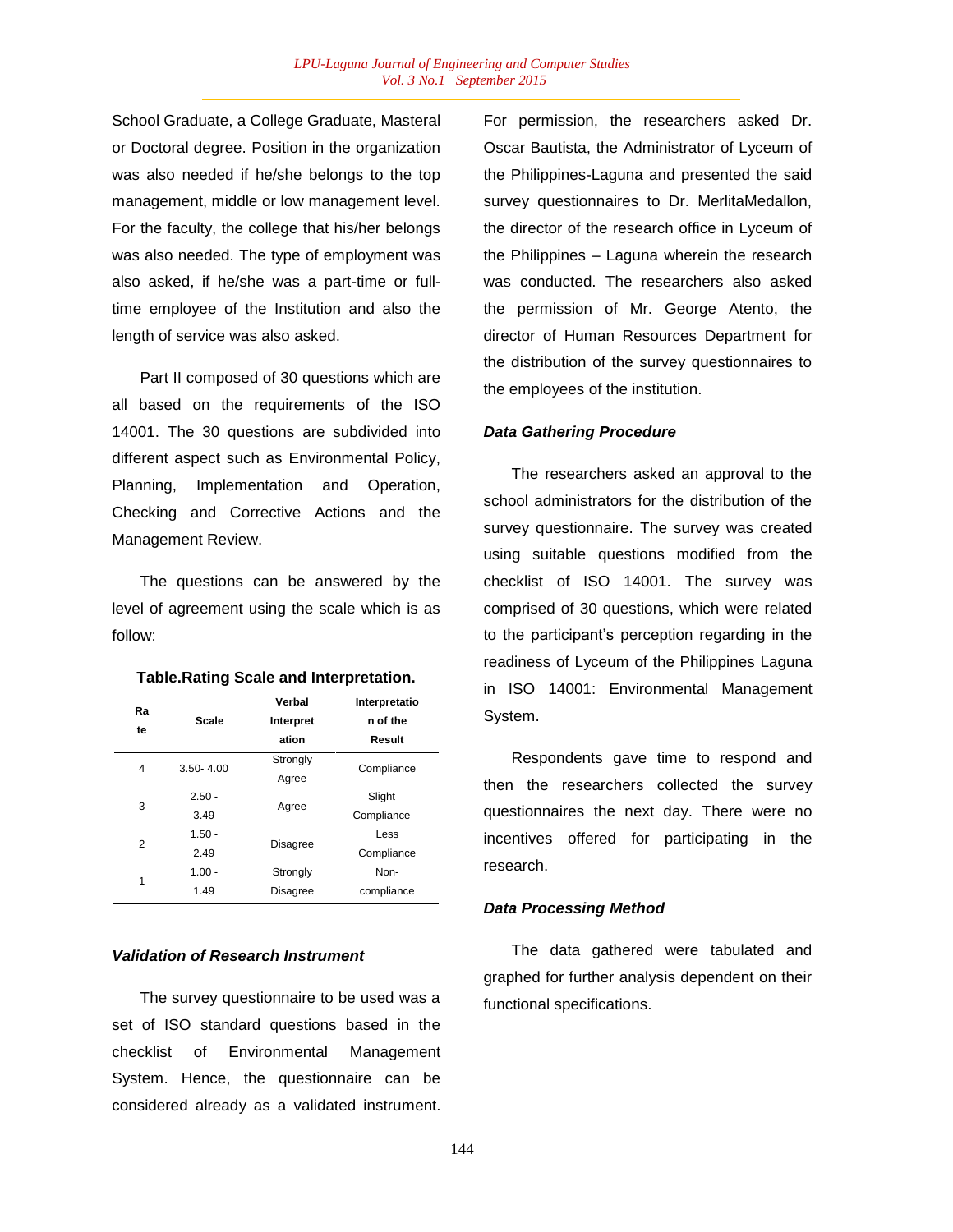# *Statistical Treatment*

The questions under study will be treated by using the following formula.

1. Percentage Formula was used to determine the percentage of the demographic profile. The formula is given below.

Formula:

$$
\% = \frac{F}{N} (100)
$$

Where: % - Percentage

F – Frequency

- N Number of Respondents
- 2. Weighted mean was used to determine the relative importance of each quantity on the average. Weightings are the equivalent of having that many like items with the same value involved in the average.

Formula:

$$
\bar{x} = \frac{\sum w_i x_i}{\sum w_i}
$$

Where:

 $\bar{x}$ = is the weighted mean variable.

 $x_i = x_1 x_2, x_3,...,x_n =$  is the observed value And  $f_i = f_1, f_2, f_3, \ldots, f_n =$  is the allocated weighted value.

# **PRESENTATION AND ANALYSIS OF DATA**

## **Demographic Profile of Respondents**

## **1.1 As for Educational Attainment**



Figure above shows that the majority of the respondents belongs to the College Graduate which has a percentage of 69.35%, followed by 14.52% of those respondents attained theirs Master"s Degree, 11.92% are High School Graduate and 4.84% attained their Doctor"s Degree.

# **1.2 As for Position in the Organization**



Figure above shows that the majority of the respondents are Administrative Staff which has a percentage of 66.94%, followed by 22.58% are Faculty from different colleges, 10.48% are from the Middle Management Level and 0.00% because there is no respondent from the top management level.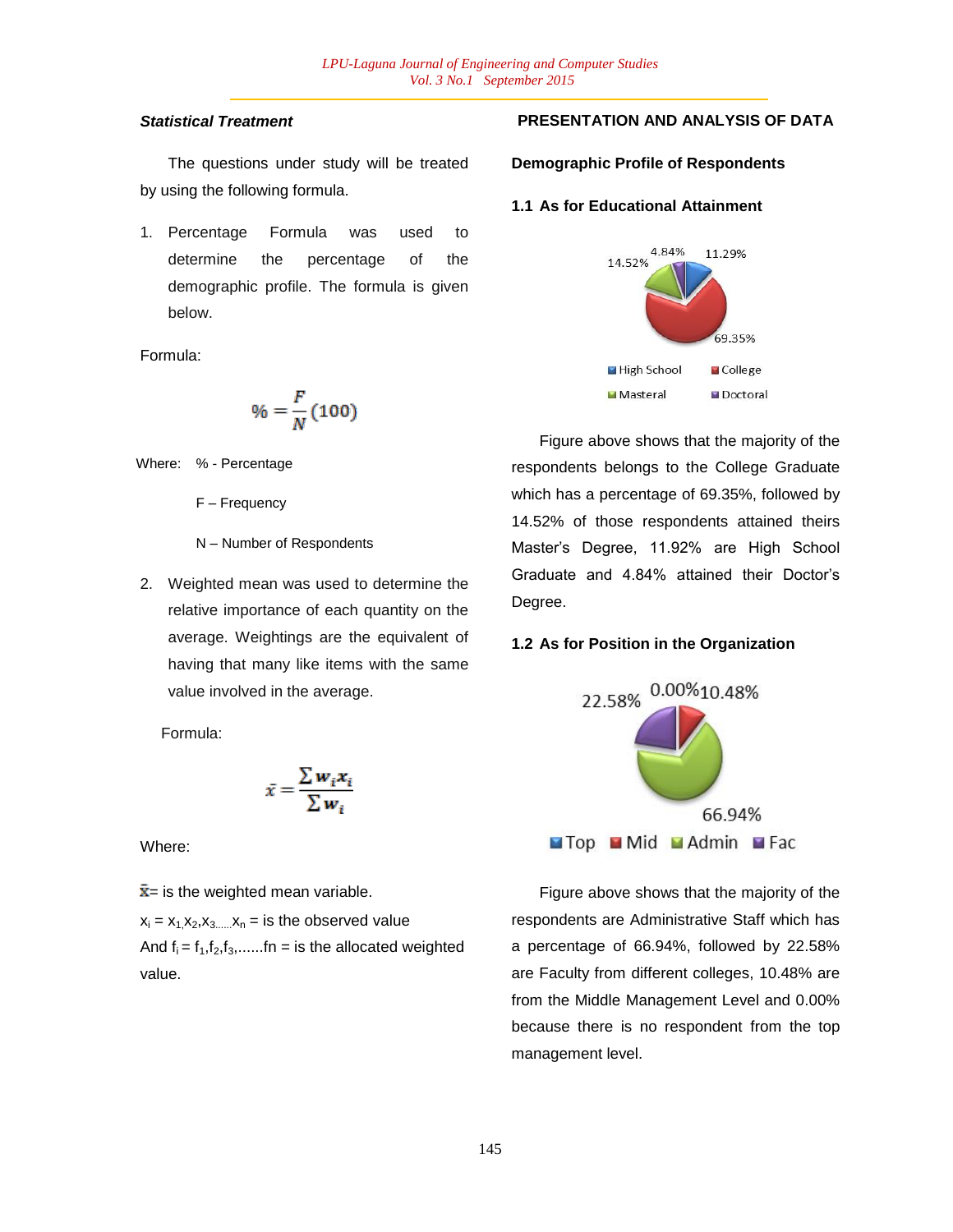### **1.3 As Per Department**

Most of the respondents in terms of department were maintenance with frequency of 15 with equivalent percentage of 12.10% and the respondents with lowest frequency in terms of department were ISRO, Property, Internal Audit, Research Office, Planning and SSO (student services office) with a frequency of 1 and the percentage of .81 %.

### **1.4 As for the Type of Employment**



Figure above shows that the majority of the respondents are Full Time or a Regular Employee which has a percentage of 82.26% and the remaining 17.74% are the Part Timers or the Contractual Employees.

## **1.5 As of the Length of Service**



Figure above shows that the majority of the respondent have the length of service of 1-3 years with the percentage of 62.90%, followed by the 4-5 years with the percentage of 18.55%, next is those whose length of service is less than 1 year with the percentage of 8.87%, and then next is those who are in the institution for 7-10 years with the percentage of 5.65% and last is those whose length of service is 10 years onward with the percentage of 4.03%.

# **1. Level of Agreement in the requirements of ISO 14001: Environmental Management System.**

#### **As for Environmental Policy**

| <b>Environmental Policy</b>                                                                                                                           | Weighted<br>Mean | Verbal<br>Interpretation |
|-------------------------------------------------------------------------------------------------------------------------------------------------------|------------------|--------------------------|
| The top management defines the<br>institution's environmental policy.                                                                                 | 2.98             | Slight<br>Compliance     |
| The environmental policy<br>is<br>suitable to the nature, scale, and<br>environmental impacts of the<br>organization's activities<br>and<br>services. | 2.99             | Slight<br>Compliance     |
| The environmental policy includes<br>commitment<br>continual<br>to<br>я<br>improvement and prevention of<br>pollution.                                | 3.03             | Slight<br>Compliance     |
| The environmental policy<br>is<br>documented, implemented, and<br>maintained and communicated to<br>all employees.                                    | 2.96             | Slight<br>Compliance     |
| The environmental policy<br>is.<br>available to the students.                                                                                         | 2.89             | Slight<br>Compliance     |
| Grand Weighted mean                                                                                                                                   | 2.97             | Slight<br>Compliance     |

The table shows that under environmental policy there are five statements that needed to be complied with the institution as part of the requirements of ISO 14001, which has a grand weighted mean of 2.97 verbally interpreted as "Slight Compliance".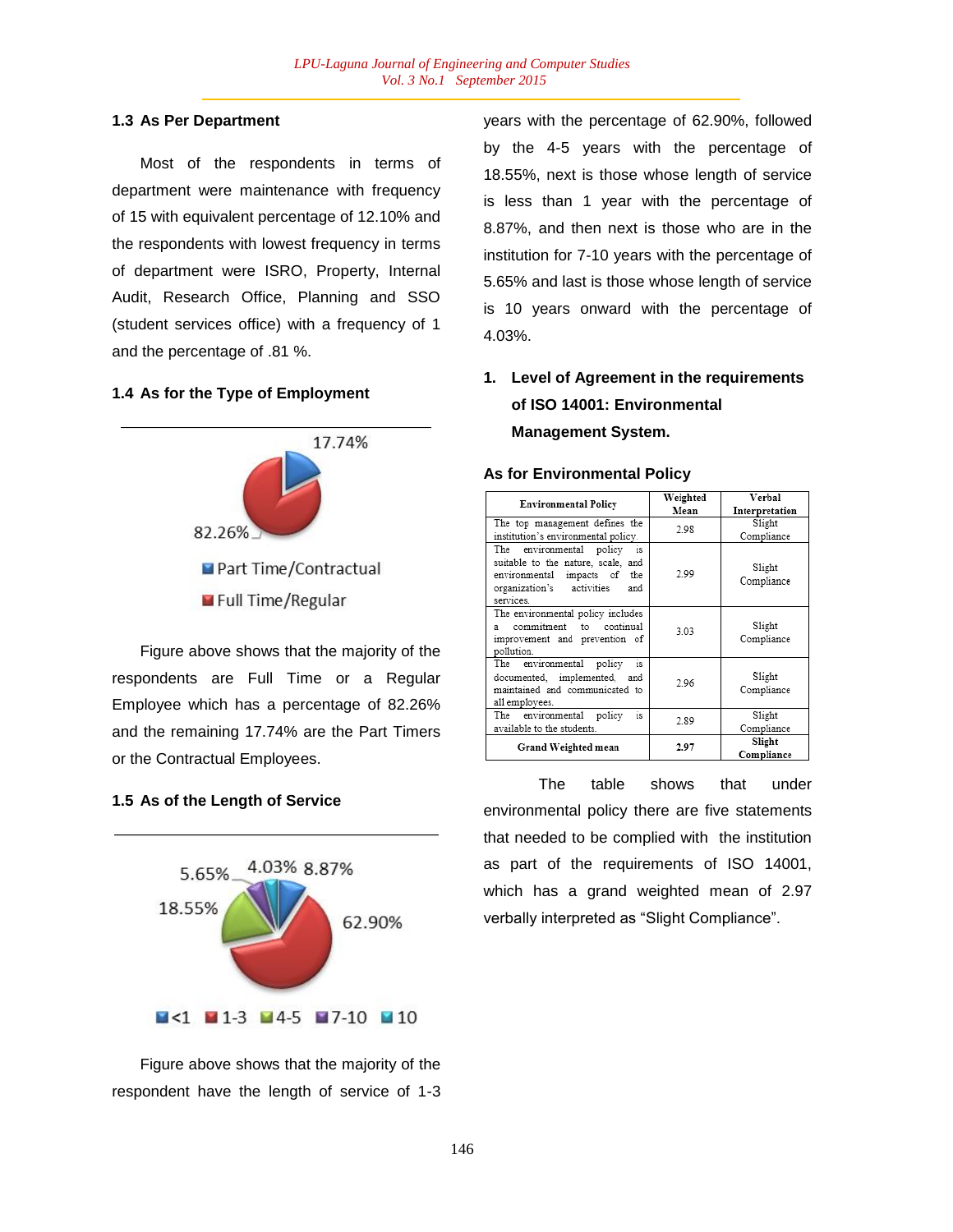# **As for Planning**

| <b>PI ANNING</b>                                                                                                                                                                                                                 | Weighted<br>Mean | Verbal<br>Interpretation |
|----------------------------------------------------------------------------------------------------------------------------------------------------------------------------------------------------------------------------------|------------------|--------------------------|
| <b>Environmental aspects</b>                                                                                                                                                                                                     |                  |                          |
| The organization established procedure(s) to identify<br>the effect (s) of their activities and services.                                                                                                                        | 2.9              | Slight<br>Compliance     |
| The organization periodically updates all employees<br>regarding its aspects and significant impacts to the<br>environment.                                                                                                      | 2.8              | Slight<br>Compliance     |
| <b>Legal Requirement</b>                                                                                                                                                                                                         |                  |                          |
| The organization established a procedure to identify<br>and have access to legal and other requirements of<br>organization that are applicable to the<br>the<br>environmental aspects of its activities or services.             | 2.94             | Slight<br>Compliance     |
| <b>Objectives and targets</b>                                                                                                                                                                                                    |                  |                          |
| established<br>The<br>organization<br>environmental<br>objectives and targets, at each relevant function and<br>level within the organization.                                                                                   | 2.93             | Slight<br>Compliance     |
| The organization, considered the legal and other<br>requirements, its significant environmental aspects, its<br>technological options, financial, operational, and business<br>requirements and the views of interested parties. | 3.0              | Slight<br>Compliance     |
|                                                                                                                                                                                                                                  |                  |                          |
| Environmental management program(s)                                                                                                                                                                                              |                  |                          |
| established<br>environmental<br>The<br>organization<br>management program(s) for achieving its objectives<br>and targets.                                                                                                        | 292              | Slight<br>Compliance     |
| The environmental management program(s) assign<br>a person who's responsible for achieving objectives<br>and targets at each relevant function and level of the<br>organization.                                                 | 2.91             | Slight<br>Compliance     |
| The environmental management program(s) define<br>the means and timeframe by which they are to be<br>achieved.                                                                                                                   | 2.9              | Slight<br>Compliance     |
| environmental<br>The<br>management<br>program(s)<br>changed<br>when<br>policy<br>reviewed<br>and<br>new<br>implemented in the organization.                                                                                      | 2.9              | Slight<br>Compliance     |
| <b>Grand Weighted Mean</b>                                                                                                                                                                                                       | 2.91             | Slight<br>Compliance     |

The table shows that under planning there are four-sub areas that needed to be comply by the institution as part of the requirements of ISO 14001. First and third area has two statements, second has one statement and fourth has four statements. Which has a grand weighted mean of 2.97 verbally interpreted as "Slight Compliance".

## **As to Implementation and Operation**

| <b>IMPLEMENTATION AND OPERATION</b>                                                                                                                                                                                                                                                                                                | Weighted | Verbal               |
|------------------------------------------------------------------------------------------------------------------------------------------------------------------------------------------------------------------------------------------------------------------------------------------------------------------------------------|----------|----------------------|
| Structure and responsibility                                                                                                                                                                                                                                                                                                       | Mean     | Interpretation       |
| provided resources essential<br>The<br>management<br>the<br>to<br>implementation and control the environmental management<br>system. Resources include human resources and specialized skills,<br>technology, and financial resources.                                                                                             | 2.94     | Slight<br>Compliance |
| Training, awareness and competence                                                                                                                                                                                                                                                                                                 |          |                      |
| The organization identified the training needs for all personnel<br>whose work may create a significant impact upon the environment.                                                                                                                                                                                               | 2.9      | Slight<br>Compliance |
| The organization established procedure to make it employees at<br>each relevant function aware of the importance of conformance with<br>the environmental policy and procedures and with the requirement<br>of the environmental management system (EMS).                                                                          | 2.94     | Slight<br>Compliance |
| The organization established procedure to make it employees at<br>each relevant function aware of the significant environmental<br>impacts, actual or potential, of their work activities and the<br>environmental benefits of improved personal performance.                                                                      | 2.98     | Slight<br>Compliance |
| The organization established and maintained procedure to make it<br>employees at each relevant function aware of their roles and<br>responsibilities in achieving conformance with the environmental<br>policy and procedures and with the requirements of the EMS.<br>including emergency preparedness and response requirements. | 2.97     | Slight<br>Compliance |
| The organization established and maintained procedure to make it<br>employees at each relevant function aware of the potential<br>consequences of departure from specified operating procedure.                                                                                                                                    | 2.94     | Slight<br>Compliance |
| The organization ensures that personnel performing tasks which<br>can cause significant environmental impacts are competent on the<br>basis of appropriate education, training, and/or experience,                                                                                                                                 | 2.92     | Slight<br>Compliance |
|                                                                                                                                                                                                                                                                                                                                    |          |                      |

| Communication                                                                                                                                                                                                                                       |      |                      |
|-----------------------------------------------------------------------------------------------------------------------------------------------------------------------------------------------------------------------------------------------------|------|----------------------|
| Regarding its environmental aspects and<br>environmental<br>management system, the organization established and maintained<br>procedures to ensure that the Internal communication between the<br>various levels and functions of the organization. | 2.92 | Slight<br>Compliance |
| <b>Emergency preparedness and response</b>                                                                                                                                                                                                          |      |                      |
| The organization established and maintained procedures to identify<br>potential accidents and emergency situations to respond for, and<br>for preventing and mitigating the environmental impacts that may<br>be associated with them.              | 2.89 | Slight<br>Compliance |
| The organization reviewed and revised, where necessary, its<br>emergency preparedness and response procedure, in particular,<br>after the occurrence of accidents or emergency situations.                                                          | 3.02 | Slight<br>Compliance |
| <b>Grand Weighted Mean</b>                                                                                                                                                                                                                          | 2.94 | Slight<br>Compliance |

The table shows that under implementation and operation, there are four-sub areas that needed to be complied by the institution as part of the requirements of ISO 14001. Under structure and responsibility and communication there is one statement, under Training, awareness and competence there are six statement and under Emergency preparedness and response there is one statements. Which has a grand weighted mean of 2.94 verbally interpreted as "Slight Compliance"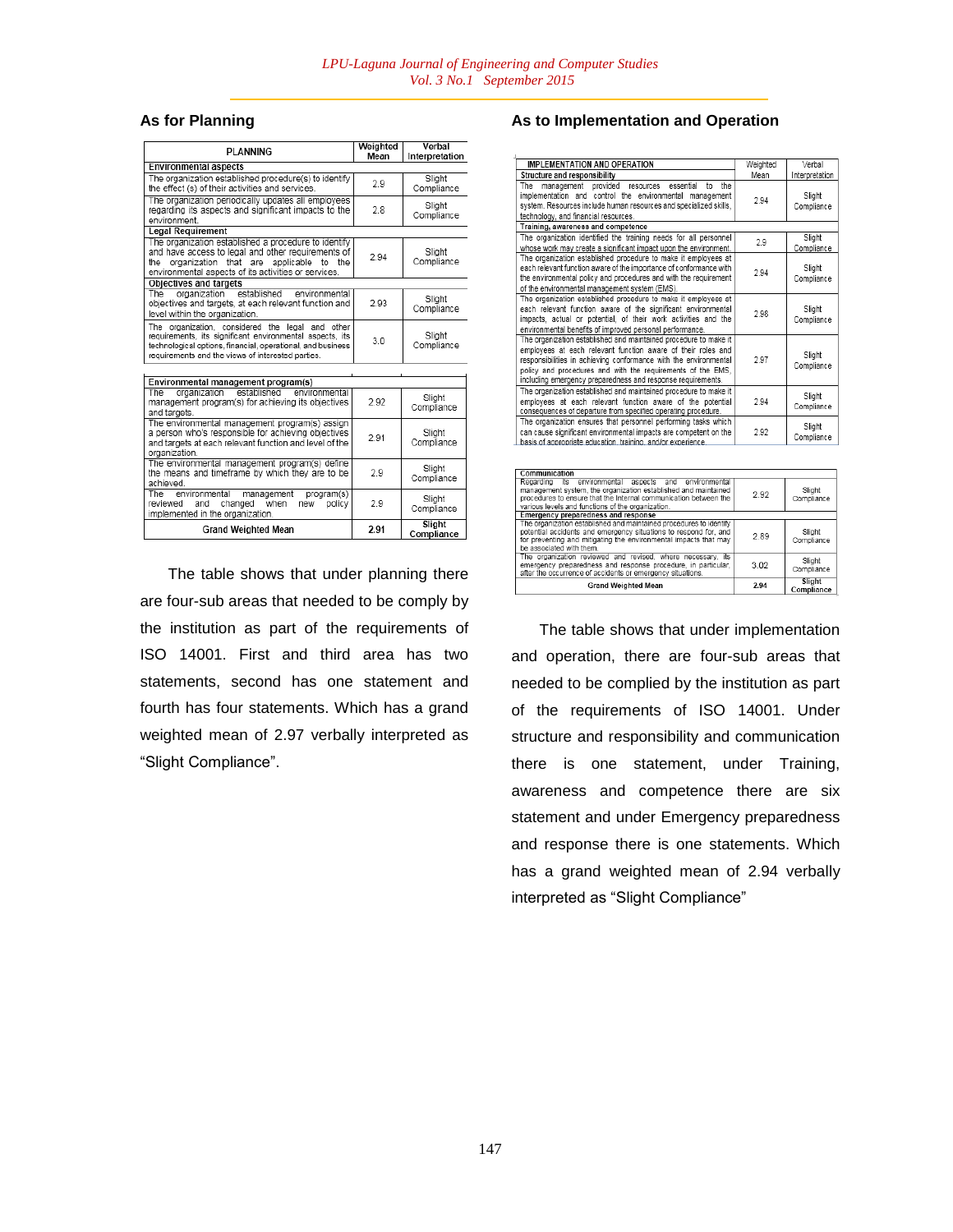# **CHECKING AND CORRECTIVE ACTIONS**

| CHECKING AND CORRECTIVE ACTIONS<br>Monitoring and measurement                                                                                                                                                                                                                                                                                                                    | Weighted<br>Mean | Verbal<br>Interpretation |
|----------------------------------------------------------------------------------------------------------------------------------------------------------------------------------------------------------------------------------------------------------------------------------------------------------------------------------------------------------------------------------|------------------|--------------------------|
| maintained<br>The<br>organization established and<br>documented procedures to monitor and measure, on<br>a regular basis, the activities that can have a<br>significant impact on the environment like the<br>disposal of chemicals in laboratories.                                                                                                                             | 2.96             | Slightly<br>Compliant    |
| The organization calibrates equipment and maintains<br>records according to the organization's procedures.                                                                                                                                                                                                                                                                       | 2.94             | Slightly<br>Compliant    |
| Records                                                                                                                                                                                                                                                                                                                                                                          |                  |                          |
| organization established and maintained<br>The<br>environmental records demonstrated conformance to<br>the requirements of this International Standard.                                                                                                                                                                                                                          | 2.92             | Slightly<br>Compliant    |
| Environmental management system audit                                                                                                                                                                                                                                                                                                                                            |                  |                          |
| organization established and maintained<br>The<br>procedure(s) for<br>program(s) and<br>periodic<br>environmental management system audits to be<br>carried out in order to determine whether or not the<br>environmental management system conforms to<br>arrangements for environmental<br>planned<br>management including the requirements of this<br>International Standard. | 2.92             | Slightly<br>Compliant    |
| <b>Grand Weighted Mean</b>                                                                                                                                                                                                                                                                                                                                                       | 2.94             | Slightly<br>Compliant    |

The table for Checking and Corrective Action shows that under Checking and Corrective Action there are three sub-areas, first sub-area have two statement, second subarea have one statement and last sub-area have one statement that needed to be comply by the institution as part of the requirements of ISO 14001, which has a grand weighted mean of 2.94 verbally interpreted as "Slight Compliance".

### **MANAGEMENT REVIEW**

| <b>Management Review</b>                                                                                                                                                                                                         | Weighted<br>Mean | Verbal<br>Interpretation |
|----------------------------------------------------------------------------------------------------------------------------------------------------------------------------------------------------------------------------------|------------------|--------------------------|
| at<br>organization's top management,<br>The<br>intervals it determines, reviews<br>the<br>environmental management system to ensure<br>its continuing suitability and effectiveness.                                             | 2.92             | Slightly<br>Compliant    |
| The management review addresses<br>the<br>possible need for changes to policy.<br>obiectives, and other elements of<br>the<br>environmental management system, in the<br>of the commitment to continual<br>liaht<br>improvement. | 3.00             | Slightly<br>Compliant    |
| <b>Grand Weighted Mean</b>                                                                                                                                                                                                       | 2.96             | Slightly<br>Compliant    |

The table shows that under Management Review there are two statement that needed to be comply by the institution as part of the requirements of ISO 14001, which has a grand

weighted mean of 2.96 verbally interpreted as "Slight Compliance".

#### **CONCLUSIONS**

1. The demographic profile of the respondents.

The researchers showed that majority of the respondents in terms of Educational Attainment were a college graduate, in terms of Position in the Organization were an Administrative Staff, in terms of Department were Maintenance, in terms of the type of Employment the respondents were Full time / Regular and in terms of Length of Service majority of the respondents were 1-3 years in the university.

- 2. The respondents rate the level of agreement in terms of the requirements of Environmental Management System.
	- a. Majority of the respondents' level of agreement in terms of the requirements of Environmental Policy were slight compliance, according to EuropäischesKomiteefürNormung (2003), The environmental policy has to be clearly formulated so that it is understandable to internal and external stakeholders and it has to be regularly adapted to changing conditions and experiences. The environmental policy can be seen as the driving force for the implementation and improvement of the environmental management system which means that for the institution to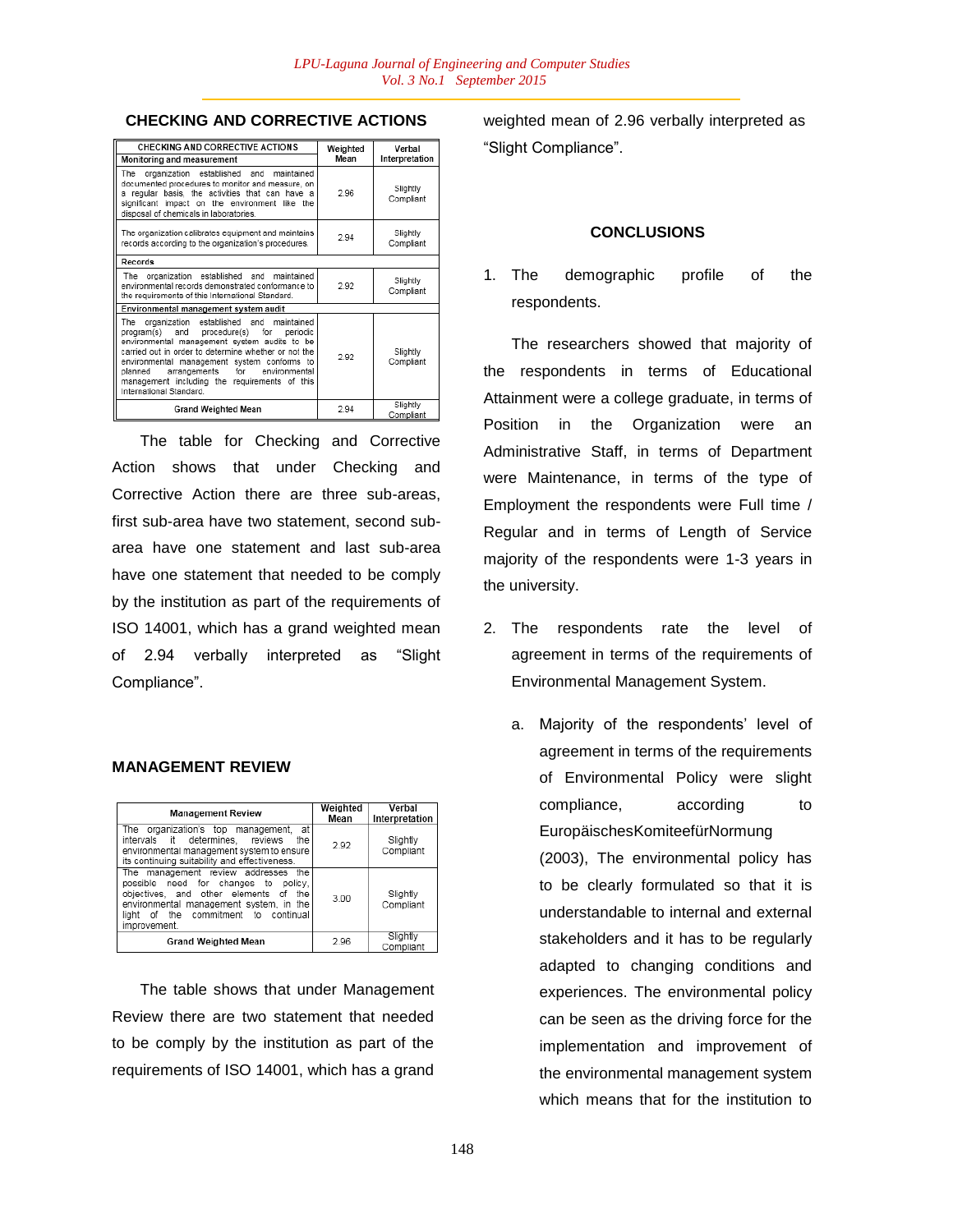achieve the highly compliant in the requirements, the institution should focus in the formulation of the environmental policy because it is one of the important ingredients of ISO 14001. Giving an orientation and informing all the employees regarding the persons involved in the policy are also necessary for the awareness of all the personnel of the institution.

b. Majority of the respondents' level of agreement in terms of the requirements of Planning were slight compliance, according to the state of the state and the state of the state of the state of the state of the state of the s EuropäischesKomiteefürNormung,

(2003), the business has to develop a procedure in order to identify environmental aspects and to assess which of these are significance. Also, according to United States Environmental Protection Agency, Objectives and targets are set by considering as part of the legal and other requirements, the views of interested parties, as well as, technological, financial and other operational considerations. This ensures that the objectives and targets are robust, to respond to legitimate concerns, that they are realistic for the organization, and that it is possible to develop strong management programs to achieve them which means that the institution should develop a procedure in order to identify environmental aspects and scheduled a meeting to update all employees regarding the status of the institution in the requirements, to improve the readiness into highly compliant.

- c. Majority of the respondents" level of agreement in terms of the requirements of Implementation and Operation were slight compliance, according to EuropäischesKomiteefürNormung.(200 3),the successful implementation of the environmental management system requires the commitment of all employees of the business. Also, Sammalisto K. and Brorson T. stated in their case study that training and communication are essential elements in the implementation of environmental management systems (EMS).The literature review indicates that training is a key factor during implementation of EMS, and that training may change attitude and behavior among managers and employees which means that the management should provide several training and seminars to improve the knowledge and skills of the employees regarding the Environmental Management System and how to handle environmental impacts of the institution. The management should also pinpoint potential risk and together with this is the development of emergency plan to response immediately if an accident occurs.
- d. Majority of the respondents' level of agreement in terms of the requirements of Checking and Corrective Action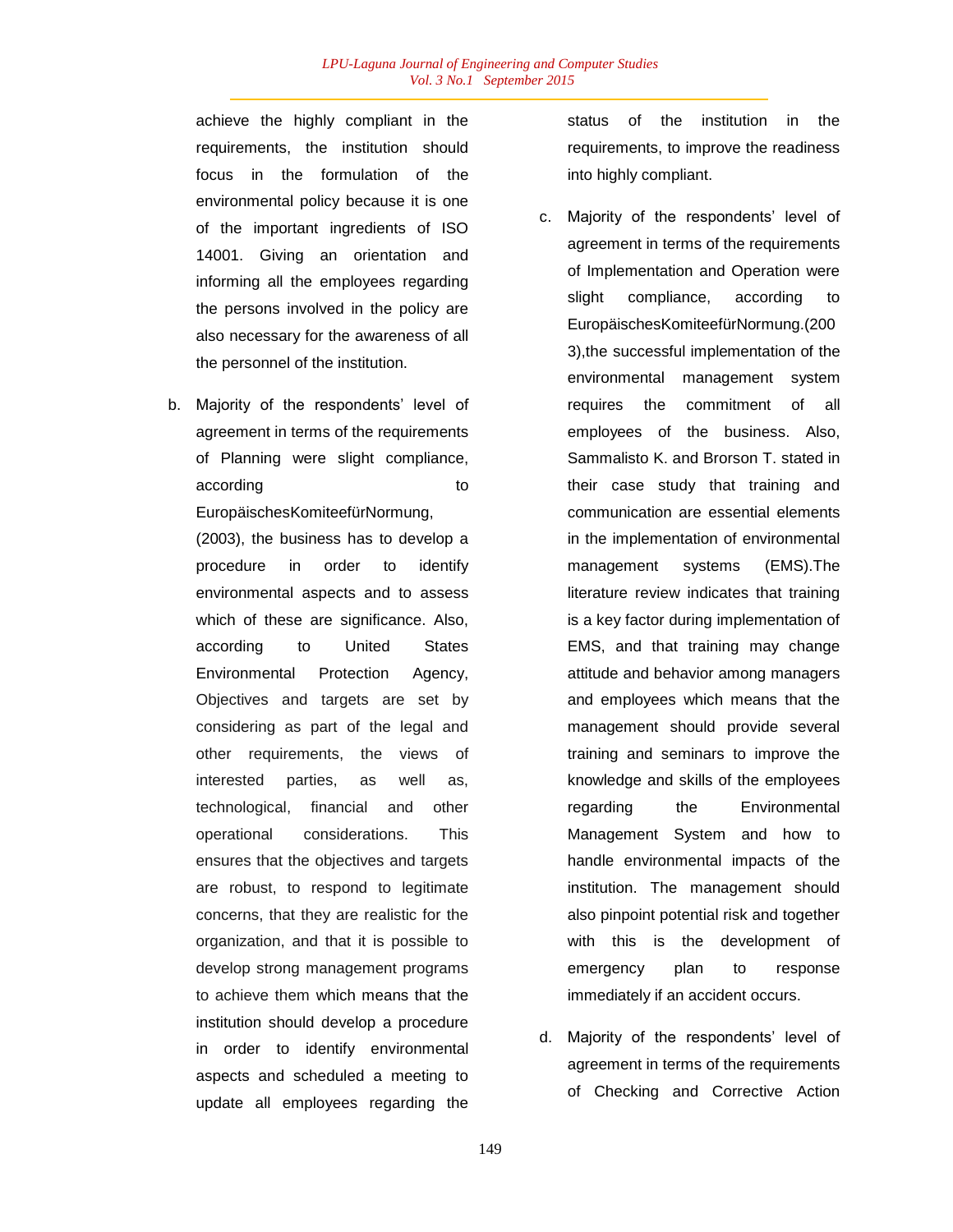were slight compliance, according to Theodore & Theodore 2010. business has to keep their records upto-date, as they either demonstrate the business" compliance with the environmental management system or help to reach compliance by analyzing the documentation which means that the management should conduct periodic assessments of compliance with legal requirements also, the management should make their records up-to-date to verify if the system was effective or not.

e. Majority of the respondents' level of agreement in terms of the requirements of Management Review were slight compliance, according to EuropäischesKomiteefürNormung,

2003, The management of a business is claimed to review the environmental management system to ensure its compliance and its effectiveness with an eye to continual improvement (US Environmental Protection Agency) which means that the management should set personnel who will comprehend the system to review on the development of the institution regarding the requirements of ISO 14001 and to determine if the institution is ready for the certification.

#### **RECOMMENDATIONS**

Based on the findings and the conclusions the researchers come up with this following recommendations:

- 1. The researchers recommend to the institution to apply in ISO 14001 for it can help to improve their image as the first school in CALABARZON who will be certified as ISO 14001. The certification might encourage more students to enroll in the school.
- 2. The researchers recommend to consider the action plan that the study provided to improve and measure the effect of the action plan to the level of agreement of the employees regarding the requirements of ISO 14001: Environmental Management System.
- 3. The researchers would recommend to the management to allow the students to conduct research in a longer time frame or in a regular classes not in the summer term for the future researchers to have enough time to gathered and complete the study and to have more respondents.
- 4. The researchers recommend for the future researchers to conduct study after the implementation of ISO 14001 to validate the effectiveness of the implementation as part in the management review which is one of the requirements of ISO 14001.

The researchers recommend for the future researcher to check the Environmental Management System requirements for the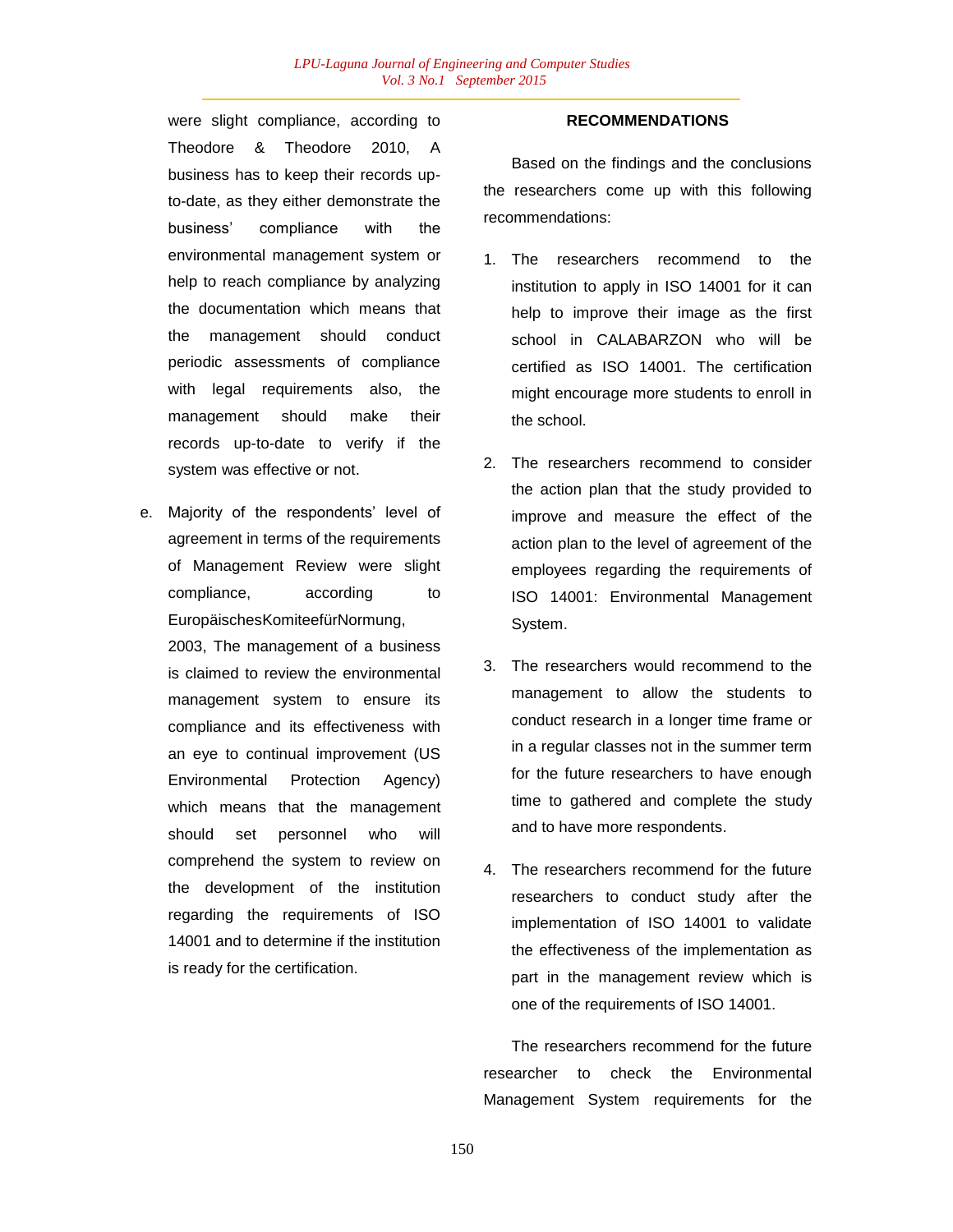school based on the legal requirements set by the government.

## **REFERENCES**

## **Books and Journals**

- 1. CalmorinL..& M., (1995), "Methods of research and thesis writing", (Manila: Rex Book Store,), pp 214 – 215.
- 2. Casadesus, M., Gimenez, G., &Heras, I. (2001), "Benefits of ISO 9000 implementation in Spanish industry", European Business Review, Vol. 13 No. 6, pp. 327-36.
- 3. Department of Civil and Environmental Engineering Water Environment Technology Chalmers University of Technology. "Assessment of the ISO 14001 implementation process in Estonian certified construction companies. MERGIT INNO, 2005".
- 4. Dr. Andreas, S. (1998). Implementing an Environmental Management System.ISO 14001, p15.
- 5. Engel, G.-R. (2010). ISO 14000er Reihe. In G.-R. Engel, "Analyse und Kritik der Umweltmanagementsysteme". Frankfurt am Main: Peter Lang GmbH pp. 37-46, 52- 53.
- 6. EuropäischesKomiteefürNormung. (2003). "Umweltmanagement - AnforderungenmitAnleitungzurAnwendung - (ISO/DIS 14001:2003)". Brussel, Belgium.
- 7. Fryxell, G. &Szeto, A. *"*The influence of motivations for seeking ISO 14001 certification: an empirical study of ISO 14001 certified facilities in Hong Kong"
- 8. Gbedemah, F. "Environmental management system (ISO 14001) Certification in manufacturing companies in Ghana: prospects and challenges, November (2004)".
- 9. Haslinda, Abdullah & Chan Chin Fuong. "The implementation of ISO 14001 Environmental management system in manufacturing firms in Malaysia", Vol. 6 No. 3, pp. 100, 103.
- 10. ISO (2004). The ISO 14001 Standard, ISO, Geneva. ISO (2008). The ISO Survey of ISO 9000 and ISO 14000 Certifications: 17th Cycle, ISO, Geneva
- 11. King, A. &Toffel, M. (2007). "Self-regulatory institutions for solving environmental problems: perspectives and contributions from the management literature", Working paper series No. 07-089, Harvard business school, Boston, MA.
- 12. Marimon, F., Casadesus, M., &Heras, I. (2006). "ISO 9000 and ISO 14000 standards: an international diffusion model", International journal of operations & production management, Vol. 26 No. 2, pp. 141-65
- 13. Mendel, P.J. (2002). "International standardization and global governance: the spread of quality and environmental management standards", in Hoffman, A.J. and Ventresca, M.J. (Eds), Organizations, policy and the natural environment: institutional and strategic perspectives, Stanford University Press, Stanford, CA.
- 14. Morrow. D., &Roddinelli, D., 2002. Adopting environmental management systems: Motivations and results of ISO